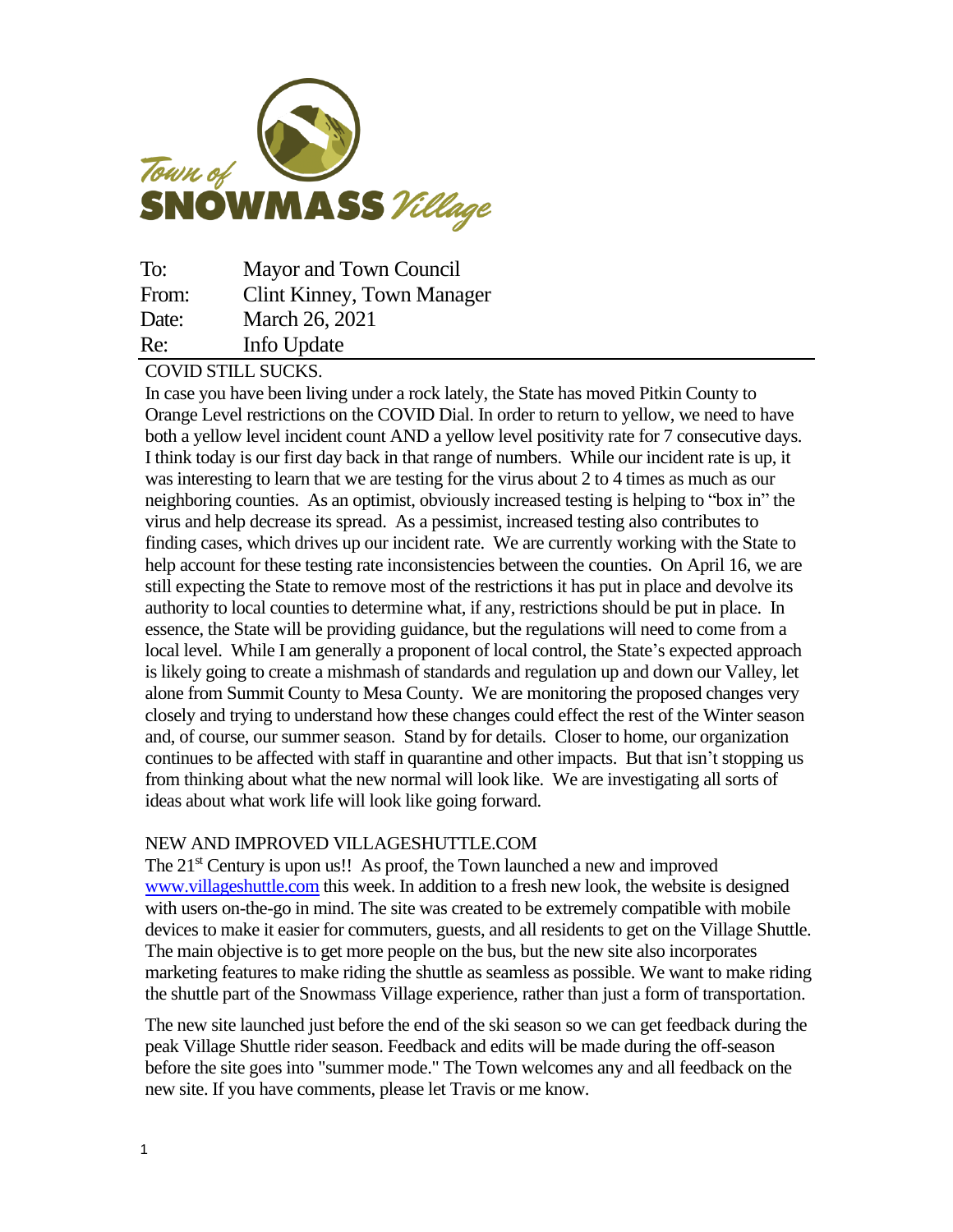## WILDFIRE PLANNING UNDERWAY

The Town's partnership with the SHOA and Fire District for wildfire mitigation will continue in 2021. We held a preliminary meeting with the Fire District last week to begin planning mitigation projects for the upcoming spring / summer. There were several great projects identified that will help improve the safety of the Village; one area will likely be starting with the area behind Town Hall. This is tentatively scheduled for late April / early May, depending on the availability of the state's SWIFT crews. They will aim to remove patches of the brush adjacent to the building to create a buffer around the perimeter of the building– especially near the new 800 mhz radio tower. Stay tuned for details.

## TID BITS

- Save the Date: the Annual Town Clean Up Day is going to return in 2021, and it will be held Friday, May 21<sup>st</sup>. Details will be forthcoming.
- We received our executed contract this week from DOLA for the \$345,000 grant we received for the fiber broadband project. Construction is scheduled to begin this summer.
- Public Works has multiple projects out to bid on the Town's website.
- Applications for Planning Commission are due March  $31<sup>st</sup>$
- Knud from the Westin needed to resign from his (newly appointed) board position so applications for the Marketing, Group Sales, and Special Events Advisory Board are also being accepted and are due April 9<sup>th</sup>.
- We recently updated our CORA Open Records Request policy and online form to make sure we are consistently providing open records in a timely and legal manner.
- Parking in the Village Lots will be free during the bonus ski week, and the Village Shuttle will be extending service to transport skier that are here for the extra turns.
- We are still recruiting for several summer seasonal, part-time, and full-time positions. Details and applications can be found at tosv.com.
- Nearly 100 people registered for the online Tourism Talk on Thursday, where the Tourism staff were able to provide updates on lodging, events, and upcoming summer marketing plans. As part of that presentation, Tourism announced the initial slate of summer events and activations. As the COVID restrictions and requirements for special events continue to evolve, we will continue to evaluate the calendar.
- The lottery for another Daly Townhome was held today. There were eight qualified Snowmass Village applicants.
- CORE has issued an RFP, on our behalf, to conduct the update to our 2020 carbon emission inventory.
- CAST and NWCCOG are still soliciting responses for their Mountain Migration Survey. Responses from part-time residents in Pitkin County are lagging, so PTRAB sent out an email to their PT resident email list this week. Responses are due March 31st.
- Pitkin County is in Orange COVID-19 Restriction Levels, but 5-star businesses can operate in Yellow. This includes the Rec Center.
- Microgen and Roaring Fork Neurology has informed us that their contract with CDPHE was extended through June. This means the COVID testing location at Town Hall will remain in place through at least June.
- Town Ski Day is next Friday! ATCKWBT